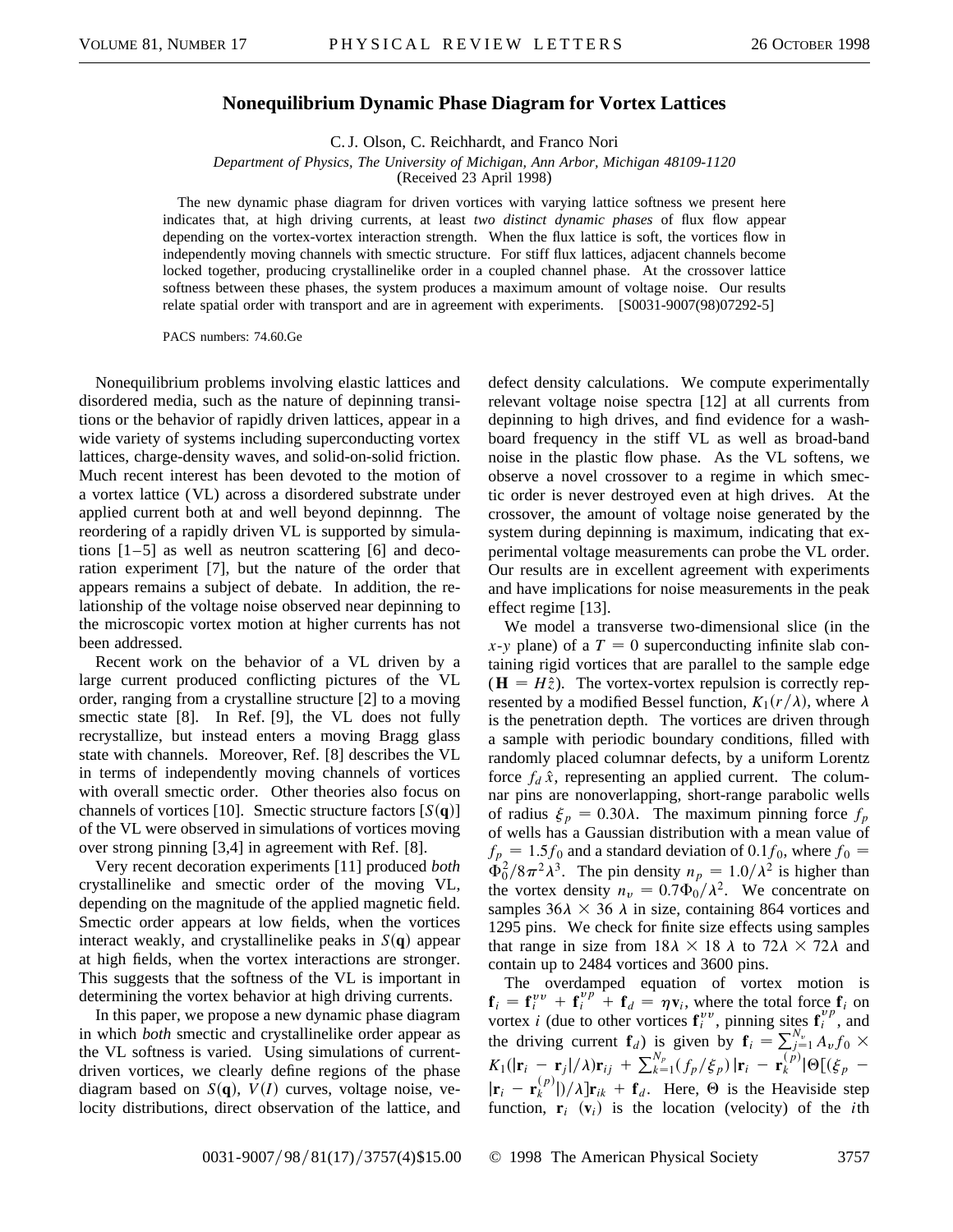vortex,  $\mathbf{r}_{k}^{(p)}$  is the location of the *k*th pining site,  $\xi_{p}$  is the pinning site radius,  $N_p$  ( $N_v$ ) is the number of pinning sites (vortices),  $\hat{\mathbf{r}}_{ij} = (\mathbf{r}_i - \mathbf{r}_j)/|\mathbf{r}_i - \mathbf{r}_j|$ ,  $\hat{\mathbf{r}}_{ik} = (\mathbf{r}_i \mathbf{r}_{k}^{(p)}$  $\big)$ / $|\mathbf{r}_{i} - \mathbf{r}_{k}^{(p)}|$ .

Using the monotonic relationship between the shear modulus  $c_{66}$  and the dimensionless prefactor  $A_v$  of the vortex-vortex interaction term, we model VLs with varying degrees of softness by changing  $A_v$  over 3.5 *orders of magnitude*, from  $A_v = 0.001$  to  $A_v = 6.0$ . This is in contrast to previous simulations  $[3-5,14,15]$  that considered only an extremely *soft* VL. For each value of  $A<sub>v</sub>$ , we simulate a voltage-current *V(I)* curve by initially placing the vortices in a perfect lattice, slowly increasing the driving force  $f_d$  from zero to 3.0 $f_0$  and measuring the resulting voltage signal  $V_x = \sum f_x^{(i)} / N_v$ .

In order to identify the phase boundaries, each time the driving current  $f_d$  increases by  $0.08f_0$ , we halt the increases in  $f_d$ , check that the voltage signal  $V_x$  is stationary over time, and then collect detailed velocity and position information for a long time interval,  $2 \times 10^5$ molecular dynamics (MD) steps, at a single current. For a  $36\lambda \times 36\lambda$  sample containing 864 vortices, each *V(I)* curve requires  $8 \times 10^6$  to  $10^7$  MD steps to complete, corresponding to about ten days of CPU time on a SPARC Ultra. At each current, we are able to compute accurate voltage noise spectra  $S(\omega)$  with a frequency window extending into relatively low frequencies on the order of the vortex time of flight across the sample. We also determine the voltage noise power *S*<sub>0</sub> in one frequency octave,<br>  $S_0 = \int_{\omega_2}^{\omega_1} d\omega S(\omega)$ , where  $S(\omega) = |\int V_x(t)e^{-i2\pi \omega t} dt|^2$ . The units of frequency are inverse MD time steps. Here,  $\omega_0 = 0.027$  and  $\omega_1 = 0.054$  were chosen to fall in the middle of our frequency window. The results are not affected if nearby values are used. To measure the order in the VL, we use the Delaunay triangulation of the instantaneous vortex positions to determine the fraction of sixfold coordinated vortices,  $P_6$ , and we compute the structure factor,  $S(\mathbf{q}) = |\sum_{i=1}^{N_v} e^{i\mathbf{q} \cdot \mathbf{r}_i}|^2 / N_v$ , of the VL.

The depinning of the VL appears in our simulated  $V(I)$ curves, shown in the inset to Fig. 1(a). Since a soft VL is able to deform and take better advantage of the available pinning sites, as  $A<sub>v</sub>$  decreases the depinning transition shifts to higher driving forces  $f_d$ , from  $f_d = 0.48 f_0$  at  $A_v = 6.0$  to  $f_d = 1.36f_0$  at  $A_v = 0.01$ . The depinning also becomes more abrupt for softer VLs, producing a peak in  $dV/dI$  that grows in magnitude with lower  $A_v$ , as seen in Fig. 1(a). The fact that a *soft VL has a higher depinning current* agrees well with experiments [12,13].

The VL also produces the greatest voltage noise at currents *just above depinning,* when the vortices are in a plastic flow regime. As seen in Fig. 1(b), for each value of  $A_y$  the noise power  $S_0$  reaches its peak value  $S_{\text{max}}$  at a driving current *fd above* the current at which the peak in  $dV/dI$  occurs. The current  $f<sub>d</sub>$  at which the peak occurs is independent of the sample size. The spectra  $S(\omega)$ 



FIG. 1. (a)  $dV/dI$  curves for vortex-vortex interactions (right to left)  $A_v = 0.01, 0.1, 0.25, 0.5, 0.75, 1, 1.5, 2, 3, 4, 5, 6.$ The peak in  $dV/dI$  increases in magnitude with decreasing  $A_v$ . Inset to (a): Voltage-current  $V(I)$  curves for the  $A_v$ values listed above. The depinning transition shifts to higher driving currents  $f_d$  and becomes more abrupt as  $A_v$  decreases. (b) Voltage noise power  $S_0$  versus  $f_d$  for the  $A_v$  values listed above. In each case the noise power *peaks* during the plastic flow regime. Inset to (b); Maximum noise power  $S_{\text{max}}$ as a function of  $A_v$ . The peak value of  $S_{\text{max}}$  corresponds to  $A_v \approx 0.75$ , the *same*  $A_v$  at which the system crosses between smectic and coupled channel behavior at high drives. (c) Fraction of sixfold coordinated vortices  $P_6$  as a function of  $f_d$  for values of  $A_v$  listed above. At zero drive and strong VL coupling,  $P_6 \sim 1$  since the VL is field cooled. The lowest value of  $P_6$  at each  $A_v$  corresponds *exactly* to the peak in  $dV/dI$ . The VL eventually reorders to  $P_6 \sim 1$  only when  $A_v \geq 1$ . For  $A_v \leq 0.75$ ,  $P_6$  saturates at a value below 1. Inset to (c): Velocity distribution functions  $D(v_x)$  for (1) plastic, (2) smectic, and (3) coupled channel phases.

near  $S_{\text{max}}$  are of the form  $S(\omega) \sim 1/\omega$ , as illustrated in Fig. 3(A). As  $A_v$  decreases and the VL softens, we observe a peak in  $S_{\text{max}}$  at  $A_v \sim 0.75$ , shown in the inset to Fig. 1(b). It is important to point out that this result agrees well with experiments conducted in the peak effect regime [13], in which an observed peak in voltage noise power with changing magnetic field is interpreted to occur due to the softening of the VL as the externally applied magnetic field increases.

We quantify changes in the VL structure by calculating the fraction of sixfold coordinated vortices  $P_6$ , shown in Fig. 1(c), and the structure factor  $S(\mathbf{q})$ , shown in Fig. 2. The vortices are initially field cooled, so  $P_6 \approx 1$  at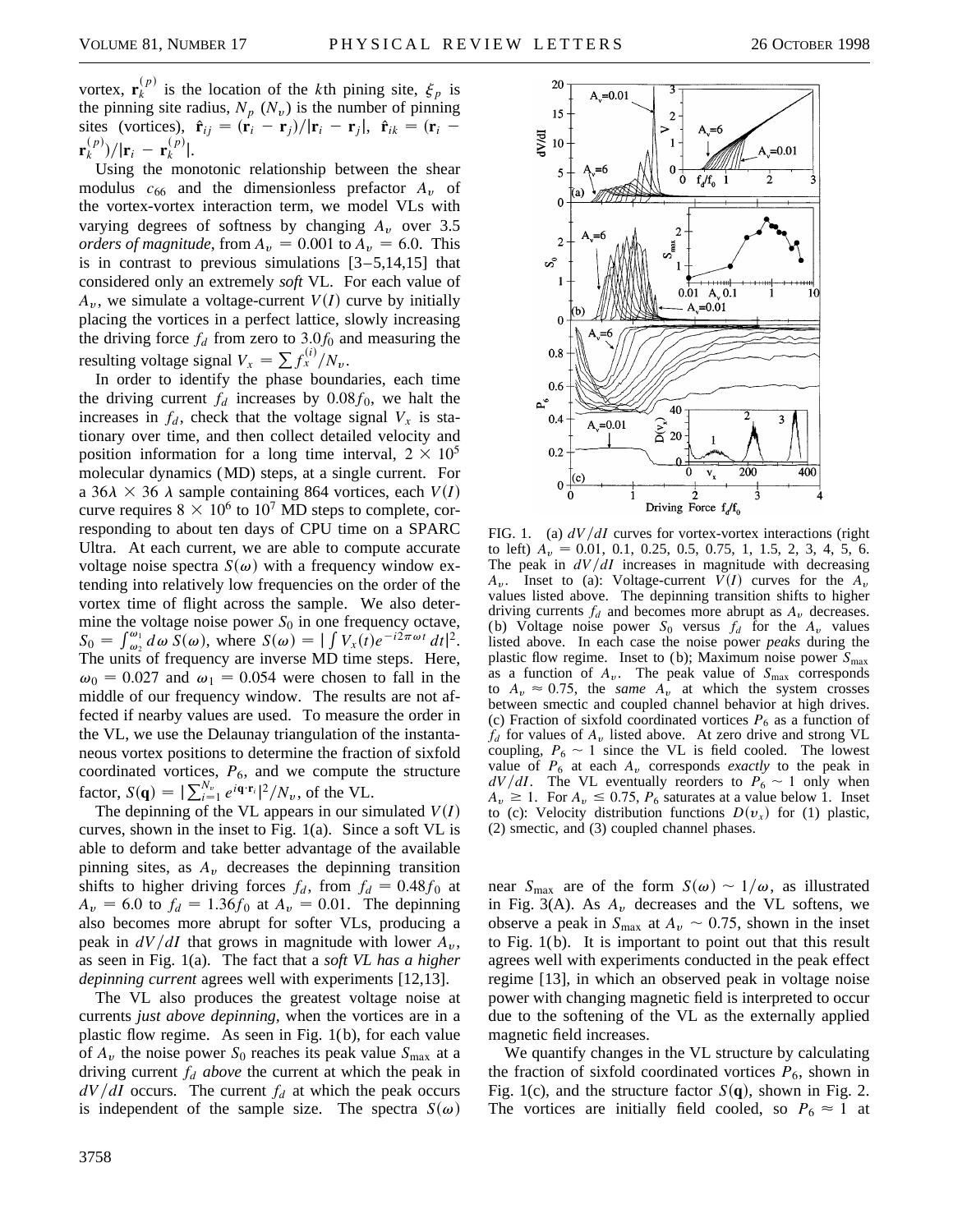

FIG. 2. Structure factor  $S(q)$  (a),(c),(e) and Delaunay triangulations (b),(d),(f) of the VL for (a),(b)  $A_v = 1.5$ ,  $f_d = 1.12 f_0$ in the plastic flow regime.  $S(q)$  is liquidlike, and the VL is filled with defects (marked with circles). (c),(d)  $A_v = 0.5$ ,  $f_d = 3.04 f_0$  in the uncoupled channel regime. *S*(q) has smectic peaks, and the defects in the VL are oriented transverse to the *x* direction driving force. (e),(f)  $A_v = 4$ ,  $f_d = 3.04 f_0$  in the coupled channel regime.  $S(q)$  has slightly anisotropic crystallinelike peaks, and the VL contains almost no defects.

 $f_d = 0$ . At driving currents below the depinning transition, the VL relaxes into the pinning sites, causing a gradual decrease in  $P_6$ . The relaxation is most pronounced for soft VLs with low values of  $A_y$ . A plastic flow state appears just above depinning, producing a liquidlike structure factor  $S(\mathbf{q})$ , shown in Fig. 2(a). The Delaunay triangulation in Fig. 2(b) reveals the large number of defects in the VL in this regime. As shown in Fig. 1, we find that the peak in  $dV/dI$  corresponds  $ex$ *actly* to the driving force at which  $P_6$  reaches its *lowest* value. Thus  $dV/dI$  can be used to probe the order in the VL.

As seen by the rise of  $P_6$  in Fig. 1(c) for  $A_v \ge 0.1$ , the VL regains order as the driving force  $f_d$  is increased, and the interactions with pinning sites become less important. In stiff VLs with large values of  $A<sub>v</sub>$ , the defects quickly heal out and  $P_6$  returns to a value near 1 for driving forces  $f_d$  not much larger than the pinning force  $f_p$ . As  $A_v$  is lowered and the VL softens, higher and higher drives *fd* must be applied to bring  $P_6$  back to 1. In Fig. 1(c), for  $A_v \approx 0.75$ , we see that  $P_6$  saturates at a value less than 1, and does not increase further even after applying driving forces  $f_d$  considerably larger than those shown in the figure  $(f_d \sim 6f_0)$ . The *permanent presence of a significant number of defects* represents an important change caused by the VL softness in the behavior of the system at high driving currents.

Computations of the structure factor  $S(\mathbf{q})$ , shown in Fig. 2, verify that two different types of VL order appear at high driving currents depending on the lattice softness. When  $A_{\nu}$  is low and the VL is correspondingly soft, the structure factor  $S(\mathbf{q})$  [Fig. 2(c)] has a smectic appearance, with well-defined peaks only along the  $q_x = 0$  axis. A Delaunay triangulation of the moving VL, shown in Fig. 2(d), reveals that the vortices are flowing in channels oriented in the *x* direction (parallel to  $f_d$ ) and approximately regularly spaced in the *y* direction (This is in contrast to the plastic flow regime, in which vortices that remain pinned act as barriers and result in vortex motion transverse to the direction of flow, preventing the formation of longitudinal, straight channels.) Vortices in adjacent channels interact so weakly that each channel is able to move independently of nearby channels. All of the defects remaining in the VL have their Burgers vectors aligned *transverse* to  $f_d$ , and each channel passes through at least one defect. Thus the channels can easily slip past each other as the defects glide, resulting in an uncoupled channel phase.

If  $A_v$  is large and the VL is correspondingly stiff,  $S(\mathbf{q})$ has a crystallinelike structure, shown in Fig. 2(e), at high driving currents. The peaks in  $S(q)$  are anisotropic, with slightly higher peaks at  $q_x = 0$  than at  $q_x \neq 0$ . For larger samples, the same behavior is observed in  $S(\mathbf{q})$ , except the peaks are better resolved. The VL is nearly defect-free, as seen in the Delaunay triangulation of Fig. 2(f ). The vortices still move in channels oriented in the direction of the drive, but these channels are now locked together by the strong vortex-vortex interactions. Thus, the system is in a coupled channel dynamic state.

We summarize the transitions between different states of the moving VL when  $A_v$  and  $f_d$  are varied in the phase diagram shown in Fig. 3. The boundary between the pinned and plastic flow phases reflects the increase in the depinning current as  $A<sub>v</sub>$  decreases, noted earlier. The plastic flow regime, identified by its liquidlike  $S(\mathbf{q})$ and by its bimodal vortex velocity distribution [inset to Fig. 1(c)], disappears above  $f_d \sim f_p$ . For  $f_d > f_p$ , the softness of the VL determines the behavior of the system. When  $A_v \leq 0.75$ , the structure factor has a smectic appearance for *all* drives  $f_d \geq f_p$ , corresponding to an *uncoupled* channel (UC) flow regime. For  $1 \le A_v \le 3$ , the system enters this same smectic UC state immediately after leaving the plastic flow state. At slightly higher driving currents, however, the defect-filled VL enters a transition regime marked by the appearance of weak peaks in *S*(q) at  $q_x \neq 0$ . These peaks are significantly smaller than the smectic peaks at  $q_x = 0$ , but are at least twice as large as the background observed in the smectic phase. Throughout the UC transition regime, the